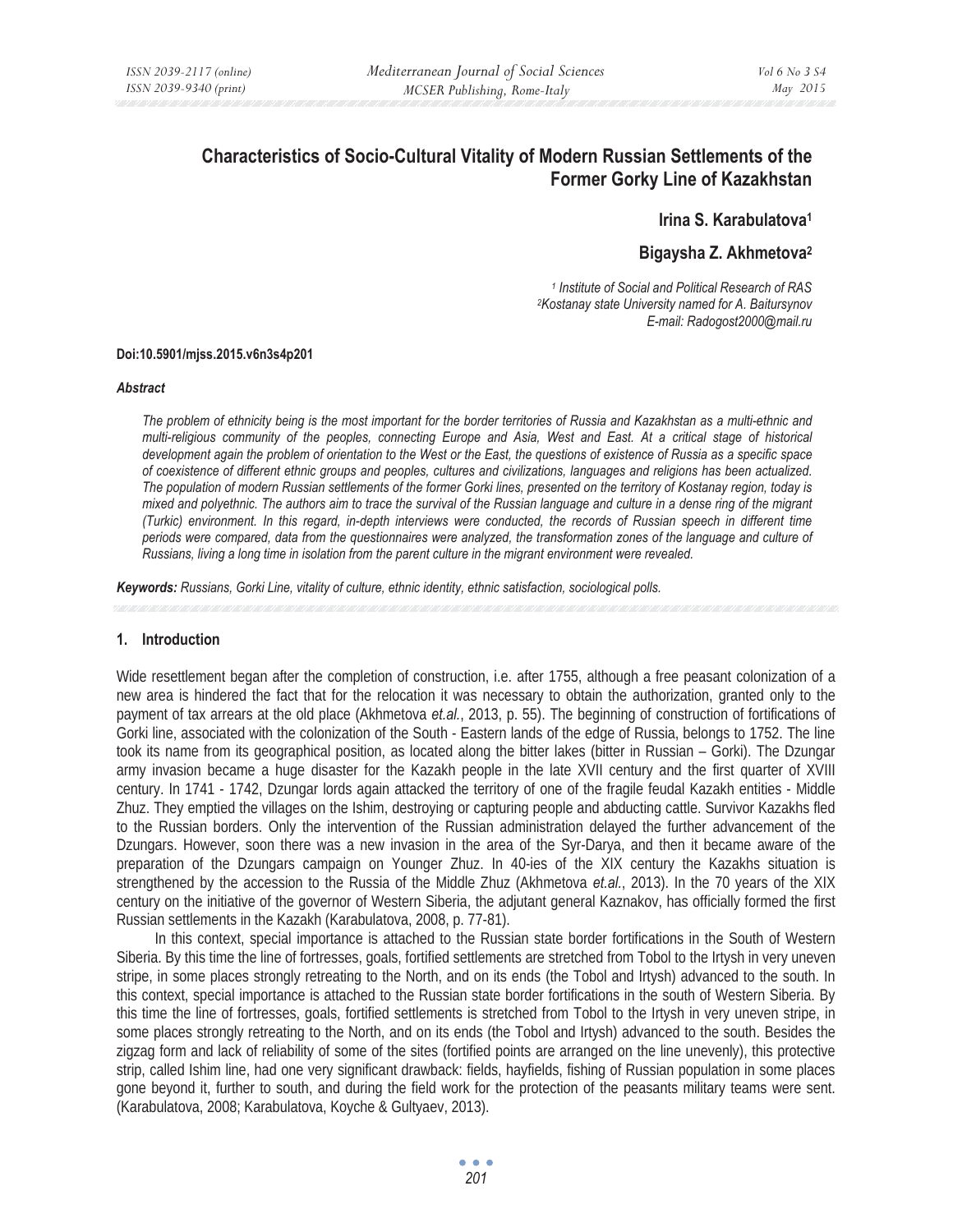## **2. Materials and Methods**

Study material in accordance with the tasks, is heterogeneous in nature, combining both archival materials and contemporary recordings of speech. Totally are collected more than twenty-five thousand live speech segments of spontaneous speech in the Russian-Kazakh border area, characterizing the speech of native speakers of the region, from the studies of other authors about four and a half thousand examples of the interaction of languages are extracted, three experiments in which participated more than two hundred people are conducted. In addition, we used the index card and materials of dialectological expeditions of Kostanai state University named for A. Baitursynov.

The central methodology of the research is synergistic approach developed by H. Haken, A. Bergson, A. Nasaretyan. However, the involvement of system methodology that combines societal and comparative approaches, allows to combine the study of large-scale socio-political transformations, characteristic for Russia and CIS countries in the field of modern ethno-linguistic politics and local regional practices. The methodological basis of our research is the corner position on language and society, which includes anthropocentric, activity and integrative principles, the introduction of which in the process of the study of language contact has led to the immanent transition from linguistics to anthropocentric, allowing to identify the role of human factor in language.

Researchers have reasonably come to the conclusion that the indigenous people of Gorki line are descendants of immigrants from Northern and North-Eastern provinces of the European part of Russia, defining the initial substrate of settlers of Gorki Line. (Karabulatova, Koyche & Gultyaev, 2013; Karabulatova & Polivara, 2013 & Karabulatova, Sayfulina & Ahmetova, 2013).

Some archival sources show that in July and August of 1879, and namely this year is considered to be the founding year of the city - on the natural boundary, to Kostanayin from Orenburg arrived 300 families of early settlers, most of them left Buzuluk and Nicholas counties of Samara province. Settlers from Orel province set up camp on the left bank of the Tobol. Till late autumn, they lived in tents, waiting for the arrival resettlement Commission, which was to take the land under the homestead. But the Commission has not arrived. Frustrated settlers moved to winter in the Cossack villages of line - stations Verenka, Nadezhdinka, Grenaderka and other (Gultyaev *et al.*, 2013).

Only in 1893 in Kostanay district were formed two Russian districts - Borovskaya from the Borovoy, Mikhailovsky, Ivanovsky and Alexandrovsky villages, from Alexandrovsky, Zhukovsky, Borisov, Davydenskt settlements. By 1894 in each of the districts lived 800 - 900 families of migrants, in Kostanay in 1885 were established district and village administration and the court. (Akhmetova *et al.*, 2012, p. 59).

## **3. Results**

The Russian population, settling in the lower reaches of the Tobol, salt lakes, came in very close contact with the Kazakhs - economic and cultural. Border relations between Russia and Kazakhstan contribute to the evolution of the languages, which is reflected in the development of the Eurasian linguistic identity, which is realized in the vector from the Turkic language learner to Russian-speaking Turkic language personality, from Russian language personality to Russian Turic - speaking linguistic identity in the space of bilateral relations, contributing to the harmonization of interethnic relations in the area of the Russian-Kazakhstan border (Karabulatova, 2013, p. 793). North Russian features in the greater part of Kostanay dialects, "the relationship of these dialects with Arkhangelsk, Vologda, Kirov (Vyatka), Perm are explained by the history of the settlement of Kostanay region (Karabulatova, 2002, p. 112).

|                                      |                            | (on the material of the tape, dialect recordings and questionnaire data): |                |         |                                        |      |      |
|--------------------------------------|----------------------------|---------------------------------------------------------------------------|----------------|---------|----------------------------------------|------|------|
| Studied settlements of<br>Gorki line | Population size<br>(peop.) | Talk in dialect of Russian language                                       |                |         | Talk in Russian literary language      |      |      |
|                                      |                            | From 60 year and                                                          | from50-        | from50- | from 60 year and from 50-60 from 50-40 |      |      |
|                                      |                            | elder                                                                     | 60year         | year    | elder                                  | vear | year |
| Karabalik region                     |                            |                                                                           |                |         |                                        |      |      |
| v.Beloglinka                         | 943                        | 40                                                                        | 37             | 25      | 22                                     | 80   | 118  |
| v. Esenkol                           | 132                        | 26                                                                        | 20             | 16      |                                        | 22   | 23   |
| v. Kosoba                            | 841                        | 68                                                                        | 46             | 38      | 19                                     | 66   | 84   |
| v. Akkuduk                           | 229                        | 30                                                                        | 35             | 24      | 12                                     | 38   | 30   |
| v. Priozerniy                        | 177                        | 20                                                                        | 26             | 15      | O                                      | 30   | 20   |
| v. Dalniy                            | 150                        | 34                                                                        | 30             | 23      | 8                                      | 30   | 20   |
|                                      |                            |                                                                           | Uzunkol region |         |                                        |      |      |

**Analysis of the vitality of the Russian language in settlements of Kostanay region (on the material of the tape, dialect recordings and questionnaire data):**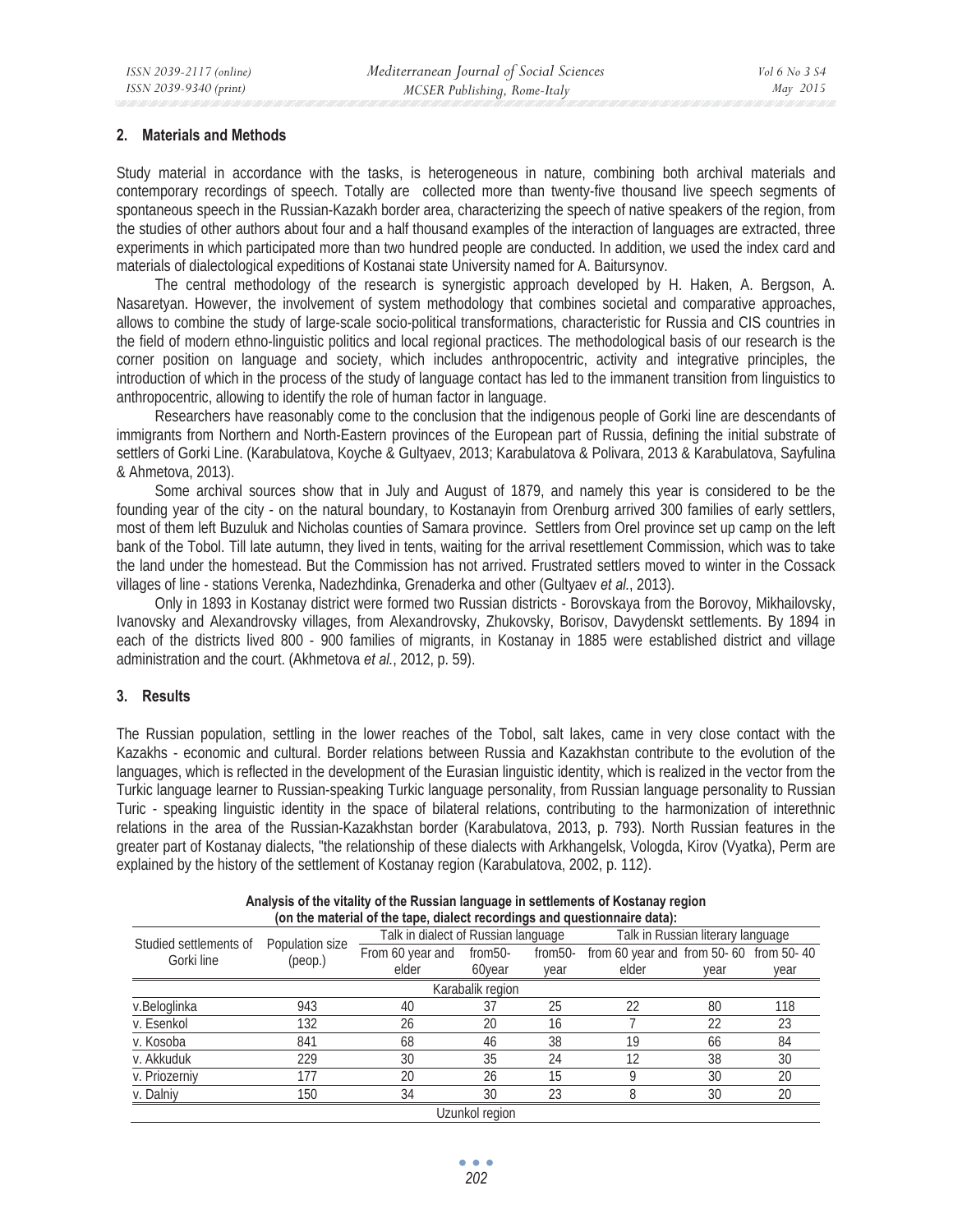*ISSN 2039-2117 (online) ISSN 2039-9340 (print)* 

 *Mediterranean Journal of Social Sciences MCSER Publishing, Rome-Italy* 

*Vol 6 No 3 S4 May 2015* 

| v. Simbirka       | 378  | 49 | 38             | 27 | 18              | 43 | 55 |
|-------------------|------|----|----------------|----|-----------------|----|----|
| v. Ksenevka       | 303  | 30 | 30             | 22 | 19              | 47 | 50 |
| v. Pochinovka     | 112  | 13 | 12             | 11 | 4               | 20 | 24 |
| v. Presnegorkovka | 1819 | 64 | 56             | 35 | 21              | 69 | 80 |
| v. Peschanka      | 259  | 30 | 27             | 21 | 8               | 31 | 37 |
| v. Grenaderka     | 158  | 28 | 22             | 15 | b               | 30 | 34 |
|                   |      |    | Fedorov region |    |                 |    |    |
| v. Grachevka      | 181  | 29 | 22             |    | 10 <sup>°</sup> | 30 | 36 |
| v. Kurskiy        | 286  | 30 | 26             | 20 | 11              | 35 | 42 |
| v. Novoukrainka   | 148  | 25 | 20             | 19 | <sub>6</sub>    | 27 | 30 |
| v. Noviy          | 168  | 24 | 18             | 14 | <sub>6</sub>    | 28 | 32 |
| v. Poltavka       | 176  | 20 | 18             | 16 |                 | 30 | 33 |
| v. Malorossiisk   | 918  | 18 | 19             | 12 | 15              | 57 | 70 |

As a result of sociolinguistic expeditions was assembled a unique material for the preservation of the Russian language and culture in the settlements of the former Gorki line on the territory of Kostanay region. As a result the dynamics of specific preservation of relict dialectal forms of the Russian language, which gradually replaced the Russian literary language was revealed (Karabulatova, Sayfulina & Ahmetova, 2013, p. 139). In other words, for the Russians of Northern Kazakhstan language is a powerful ethnocentricity force determining the vitality of the Russian ethnos in the migrant environment (Ryazantsev, 2014).

So, the dialectal features of the pure parent (Oryol) dialects are preserved in the speech of the old residents of the villages of the Kursk (10), Grachevka (9 people) Fedorovskiy district; Grenaderka (12), Presnogorkovka (9), Sibirka (11) Uzunkolsk district; Beloglinka (15), Dalnee (10) of Karabalyk district. It should be noted that the villages Sibirka, Peschanka, Essencol, Kosoba, Leanoe is significantly distanced from regional and district centers. The distance from Presnogorkovka to the village Uzunkol – the district center - 74 km, to the city of Kostanay - 239 km, from v. Essencol to the village Karabalyk (the district centre) - 83 km, to the city of Kostanay - 200 km. The distance between these villages is small. So, from Presnogorkovka to Peschanka approximately 18 km, from Peschanka to Sibirka - 5 km, from Essencol to Cosba - 16 km, from Cosba to Lesnoe and 4 km (Karabulatova, Sayfulina & Ahmetova, 2013, p. 138) The inhabitants of these settlements are constantly talking to each other, many are related, therefore, on subject of ongoing contacts dialect is saved as a unity with all the common elements of the language system, and Russian culture ensures the vitality of the ethnos.

Most of it are descendants of the Cossacks, military men, and the first Russian settlers of the region, the other part single persons, who have run away in search of a better life [Karabulatova, Koyshe, 2013]. In the years of the Stolypin reforms and in hungry twenties thousands of new units of turned out by poverty peasants arrived. At the very beginning of the war (1941 - 1945) the region has experienced large flow of refugees and evacuated together with the enterprises peoples. On 1 October 1943 in Kostanay region lived 394 evacuated peoples. They came from the following republics and regions: the Ukrainian SSR - 16 876; Belarusian SSR - 1975 people; Smolensk region - 917 people; Moscow - 718 people; Tula - 835 people; Orel - 513 people; Kursk - 406 people; Voronezh - 957 people; Rostov - 465 people; other - 975 people. (Akhmetova *et al.*, 2012).

According to historians, the 50-ies of XX century. began the next stage of the movement of immigrants in Kostanay region. During 1954-1956, to Kostanay have moved more than 150 thousand people, of almost 40 nationalities (Karabulatova, Koyshe & Gultyaev, 2013, p. 150).

For the implementation of the ambitious plans of the rise of Kostanay virgin land tens of thousands of workers, the number of which was not enough in the region, were in need. Brotherly help of the Russian and other peoples of the country rescued. In late February of 1954 a meeting of young workers of industrial enterprises of Moscow, specialists and mechanics of Moscow region, headed to work in the areas of development of virgin and fallow lands was held. It appealed to all young people of the Soviet Union with a call to become the member of new labour army, to explore new lands (Karabulatova, Koyshe & Gultyaev, 2013, p. 149).

Following the example of Muscovites dozens of trains of volunteers left to the virgin lands. The envoys of Ukraine were solemnly met - the first group of settlers – Kostanay citizens in the last day of winter 1954 /19,176/. Landings of ambassadors from Dnipropetrovsk, Orel, Voronezh regions, from Donbass were landed. The settlers from Belarus, the Urals, Siberia, Kuban were arriving (Akhmetova et al., 2012, p. 87). "Don't remember in what year was formed our village, because we came here from the Orel region in 1956, "says Stenickaya A. G., who is living in v. Beloglinka in Karabalyk district, "I was very surprised that here settlers are living for a long time".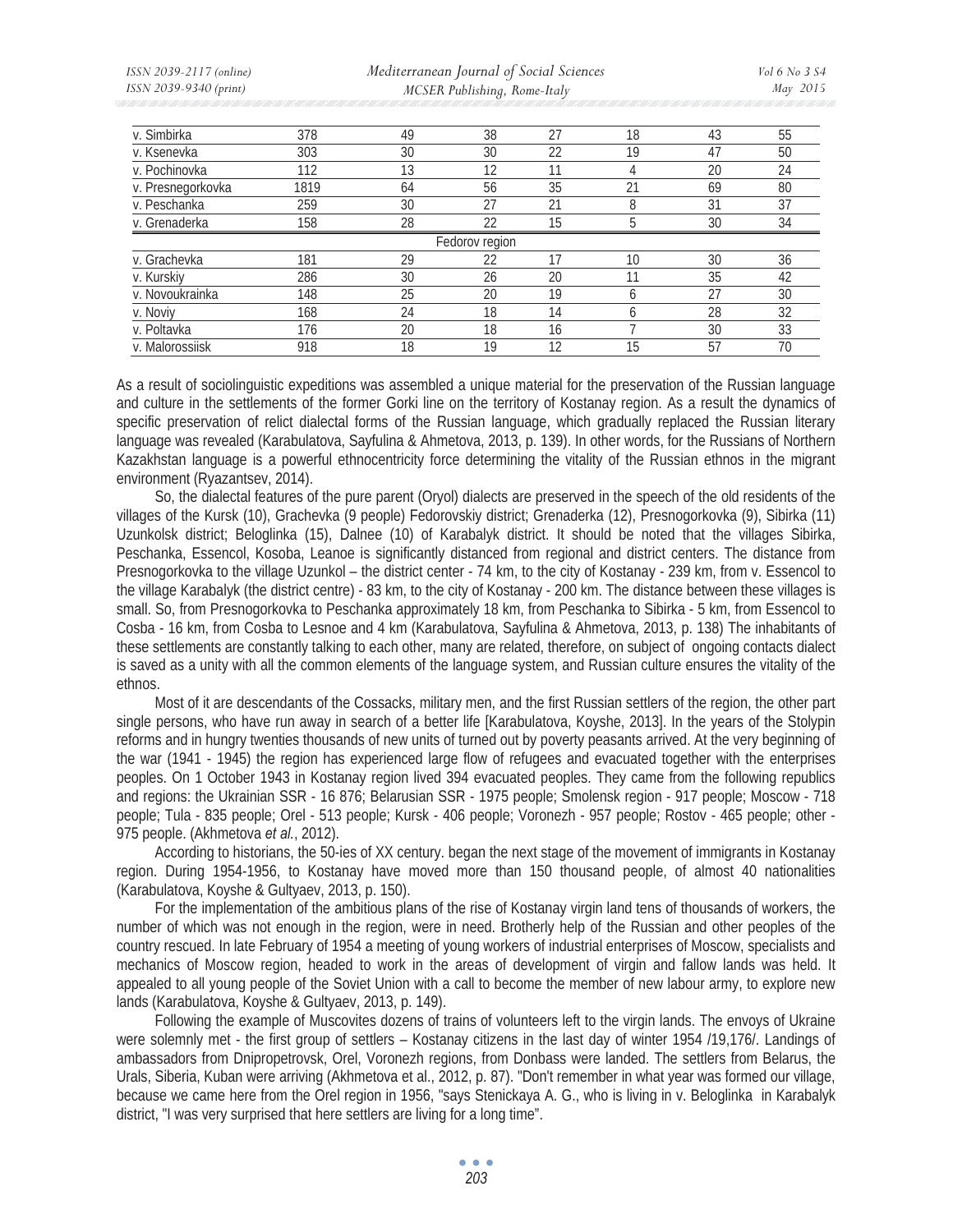In terms of Gorki line of the Russian-Kazakh border was formed environment that produces satisfaction with own nationality and pride for belonging to the people in conditions of mixed ethnic Slavic-Turkic environment (Karabulatova, 2013, p. 343-344). This conclusion is confirmed by the answers of respondents in the region.

| The answers of the respondents living in Kostanay region, the question about satisfaction of |
|----------------------------------------------------------------------------------------------|
| own nationality, in percentage to the total number of respondents                            |

| Answer                    | Representatives of ethnoses |        |         |  |
|---------------------------|-----------------------------|--------|---------|--|
|                           | Russian                     | Tatars | Kazakhs |  |
| Satisfied                 | 55.                         |        | 79.4    |  |
| Non-satisfied             | J.C                         |        |         |  |
| Hard to answer            | 14.4                        |        |         |  |
| Don't make anything of it |                             |        |         |  |

Detailed analysis of the answers of respondents living in the settlements of the former Gorki line, on the territory of present Kostanay region, depending on educational attainment, age, gender and the marriage allowed us to identify the following trends:

- 1) more educated respondents more often express satisfaction with their nationality than respondents with primary or incomplete secondary education;
- 2) dissatisfaction of nationality is often expressed by the respondents who have completed lower secondary and upper secondary education and respondents in the age group of 20 years;
- 3) respondents, consisting in monoethnic marriage, more often express satisfaction with their nationality than respondents, consisting of inter-ethnic marriages;
- 4) men more often than women are satisfied with their national affiliation.

| geneer, in percentage to the total hannocritic respondents. |  |  |  |  |
|-------------------------------------------------------------|--|--|--|--|
| Gender                                                      |  |  |  |  |
| Femail                                                      |  |  |  |  |
| 75.0                                                        |  |  |  |  |
| 15.0                                                        |  |  |  |  |
|                                                             |  |  |  |  |
|                                                             |  |  |  |  |
|                                                             |  |  |  |  |

#### **The respondents ' answers to the question about satisfaction of nationality depending on gender, in percentage to the total number of respondents**

According to our author's research the exceed of the proportion of individuals who prefer ethnic identification requirements on ethno-cultural and psychological is found.

| determining nationality in percentage to the total number of respondents |                             |        |         |  |  |
|--------------------------------------------------------------------------|-----------------------------|--------|---------|--|--|
|                                                                          | Representatives of ethnoses |        |         |  |  |
| Criteria                                                                 | <b>Russians</b>             | Tatars | Kazakhs |  |  |
| Wishes of the person                                                     | 25.3                        | 36,8   | 24,4    |  |  |
| Native language                                                          | 21.0                        | 22.5   | 14,0    |  |  |
| Nationality of father                                                    | 23.1                        | 25.9   | 51.2    |  |  |
| Nationality of mother                                                    | 14,0                        | 8,6    |         |  |  |
| Citizenship                                                              | 9.7                         | 5.4    |         |  |  |
| biographical particulars                                                 | 7.0                         | 0,8    |         |  |  |

| The answers of the respondents living in Kostanay region, on the criteria for |
|-------------------------------------------------------------------------------|
| determining nationality in percentage to the total number of respondents      |

We see two trends in the behavior of the Russian population of the former Gorki line: a) nation - directed and b) national centrifugal. As a result happen either short-circuits on onerself and/or closely related culture (Ukrainians, Belorussians etc.), or "opening" of ethnic boundaries with subsequent transformation of the Russian language personality.

# **4. Discussion**

Studies of different cultures through comparison of their images of the world especially are relevant now, when the expanding inter-ethnic contacts reveal differences in comparator cultures (Karabulatova, 2013; Karabulatova, 2014;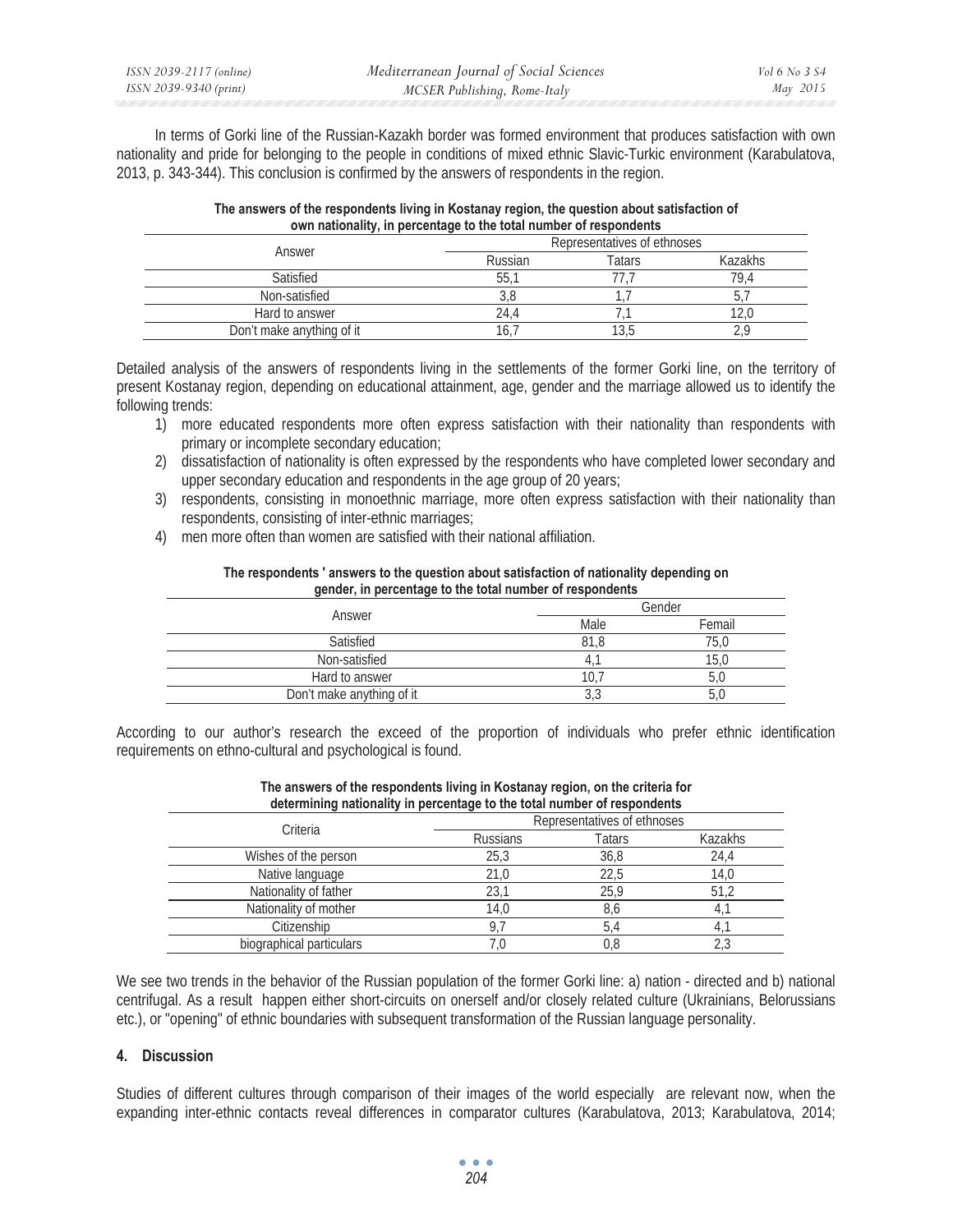Karabulatova et al., 2012; Lomakina, 2011; Mokienko, Mellerowich, 2006 & Osipov, 2002). In the evolution of a territory happens not mechanical displacement of ethnic groups, and complex processes of ethnogenesis of the peoples contactors, which mean the aggregate formation of the ethnic groups with regard to the borrowing of individual elements of material and spiritual culture and language, respectively, which finds its direct reflection, primarily in regional onomastics (Karabulatova 2013, p. 793). Post-Soviet reality has forced many to assimilationist processes (Svargaman, http://voprosik.net/russkie-v-srednej-azii, 2011), or migration to Russia (Karabulatova & Polivara 2013). However, some researchers believe that the drift of Russians from Kazakhstan negatively affects on the future of Kazakhstan (Gladilin, 2011). I. Gerasimov notes that the existing problem of intensive migration to Russia from Central Asia creates social and national tensions in major Russian cities, and the problem of the erosion of Russian cultural space becomes more and more long-term threat to Russia and devalues the centuries-old efforts of the Russian state on involvement in its orbit more and more countries and nations (Gerasimov 2011). In our view, these issues are two sides of the same coin and, therefore, require interconnected solutions.

The coexistence of these two problems could not be better illustrated by the contradictions in the situation of modern Russia, which is not politically control Central Asia, but, as before, is the center of attraction of strong migration flows from the region and, therefore, faces the consequences of the policies which is pursued by the local elite. This obliges the Russian leadership to completely isolate itself from the increasingly troubled region, or again, to take responsibility for his present and future, remembering that Central Asia is one of the cornerstones that make up the Foundation of the Russian world power.

Radical changes in the life of the people, a crisis situation, related to the need to adapt to new conditions, activate defense mechanisms - cultural archetypes (constants) of the ethnic community, a support on which helps to overcome the identity crisis

## **5. Conclusions**

In sociolinguistics and related sciences the concept of "national sentiment", i.e. the relation of personality to own nation and other nations, to the way of life that helps to strengthen ethnic constants in the language and national stereotypes, including the language of the plan are widely used. Analysis of the census materials (1989-2014) only shows the preservation of the Russian language as the family, it was gradually forced out of the official sphere, more conserving in domestic usage. Since its emergence in the South of Western Siberia, on the border with Kazakh Sept designated as a Gorki line in 2nd part of the XIX century, Russian colonists, that is, peasant settlers constantly lived under more or less close interaction with local indigenous population. Cultural, social, household differences between the two groups invariably introduce an element of ethnic tension in relationships. The models of inter-ethnic relations, and socio-political factors, largely determining them, throughout the XX century quickly were changing, each time becoming qualitatively different: at the Royal authority, in the period of the civil war, collectivization, during the so-called socialist construction "developed socialism", in the post-Soviet period. Residents of the relatively small Russian enclaves in the countryside had again and again to adapt to the changed socio-political realities, building with the local population a new system of relations. The formation of these relationships was the most important component of the process of adaptation of the Russian population, providing the opportunity for its development and survival (in a social and cultural sense), what has influenced on various aspects of life of this group. In some periods, the Central government had different concepts about the desirability of this or that type of interethnic relations in the Central Asian region and the extent of its influence on their formation. In practice, the role of the state in the construction of these relations was limited, because the people themselves having the contacts, built them from "bottom" on a personal level, which does not coincide with the models of group, impersonal relations. Differences in economic orientation of immigrants and the indigenous population have contributed to the rapid establishment of business relations between them. Indigenous people, performing in Russian villages the work, unusual for Russians, in parallel, taught them the techniques of irrigation and cultivation of local crops. At the same time, under the influence of Russians the next door lived indigenous people have been fundamentally changed not only in economic activities, construction machinery, but also in the very way of life; previously almost unknown knowledge (in the field of medicine, agronomy, veterinary medicine), new profession were spreading. Neighboring with Russian enclaves wandering groups of Kirghiz and Kazakhs mastered the practice of fodder for the winter and are easier moving to sedentary life than their compatriots in mono-ethnic areas.

Today realities put the issue of the preservation of these "Islands" of Russian culture in the migrant Kazakh environment. In the XIX century, despite the negative attitude of the Orthodox Church with non-Christian marriages, the Cossacks, merchants, and peasants and other service people in Siberia were almost totally married to local women, which resulted in sub-ethnic Russian community - groups of mixed population, anthropologically close to the peoples-the